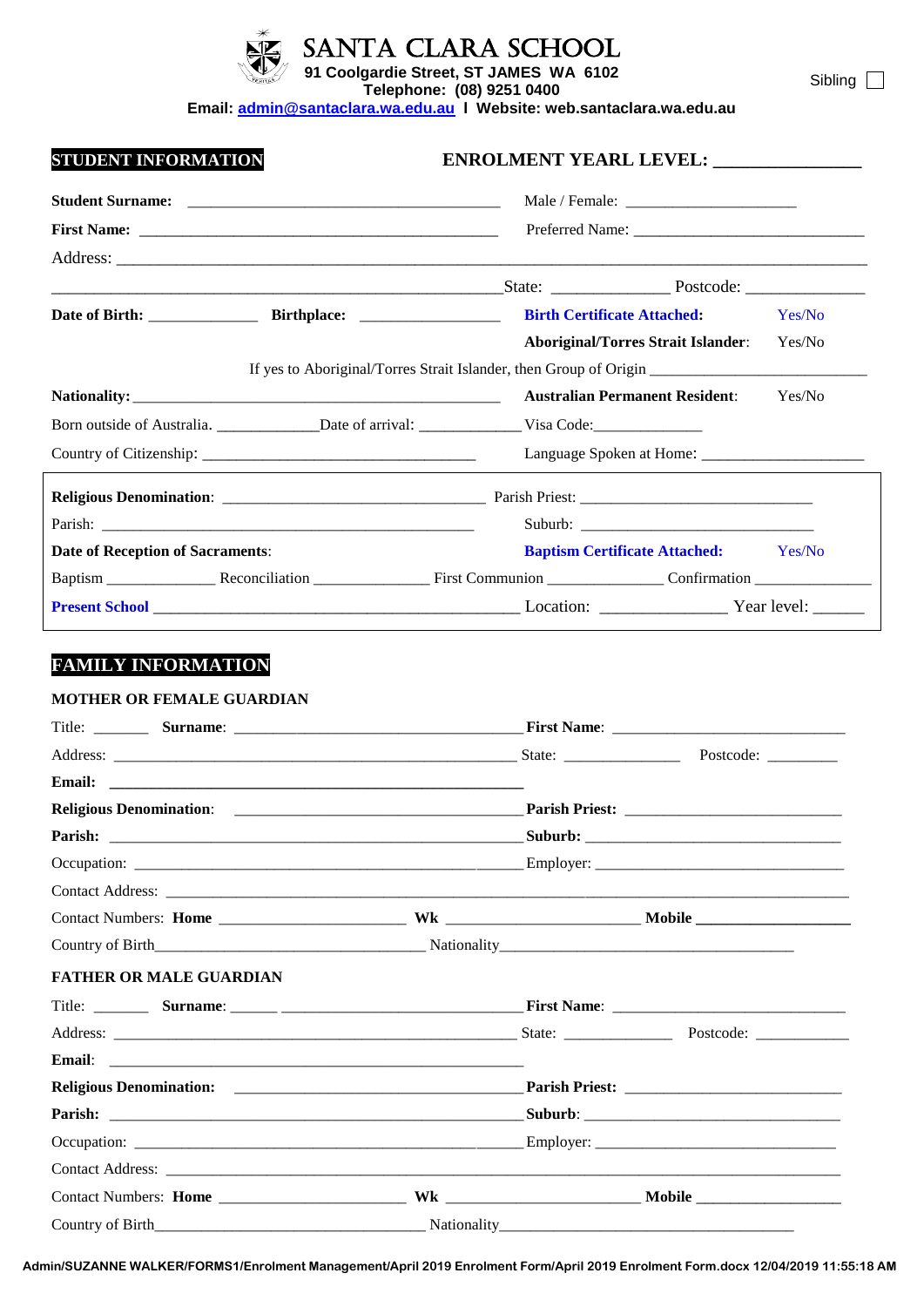#### **CUSTODY/GUARDIANSHIP**

Name of person(s) with legal guardianship of the student:

| Year Level | Name       |                                                                                                     | Year Level |
|------------|------------|-----------------------------------------------------------------------------------------------------|------------|
|            |            |                                                                                                     |            |
|            |            |                                                                                                     |            |
|            |            |                                                                                                     |            |
|            |            |                                                                                                     |            |
|            | Year Level | School                                                                                              |            |
|            |            | <b>SIBLINGS CURRENTLY ATTENDING THE SCHOOL</b><br><b>SIBLINGS CURRENTLY ATTENDING OTHER SCHOOLS</b> |            |

# **STUDENT'S INDIVIDUAL NEEDS**

The school *Education Act 1999* requires the provision of:

"details of any condition of the enrolee that may call for special steps to be taken for the benefit or protection of the enrolee or other persons in the school" (16G)

\_\_\_\_\_\_\_\_\_\_\_\_\_\_\_\_\_\_\_\_\_\_\_\_\_\_\_\_\_\_\_\_\_\_\_\_\_\_\_\_\_\_\_\_\_\_\_\_\_ \_\_\_\_\_\_\_\_\_\_ \_\_\_\_\_\_\_\_\_\_\_\_\_\_\_\_\_\_\_\_\_\_\_\_\_\_\_\_\_\_\_\_\_\_\_\_\_\_\_

To assist the school to respond to individual requirements please detail any special needs your child has in the following area(s) that may affect his/her learning, participation or welfare during school hours.

| Behavioural or Safety |
|-----------------------|
| <b>Communication</b>  |
| Allergies             |

If medication or medical/health care services are required during school hours please provide full details, name, contact number and signed authorisation by the relevant practitioner.

#### **EXTERNAL SERVICE PROVISION**

| Does your child receive any services from an external agency, which may affect educational arrangements? $\square$ Yes $\square$ No |                      |  |
|-------------------------------------------------------------------------------------------------------------------------------------|----------------------|--|
|                                                                                                                                     |                      |  |
|                                                                                                                                     |                      |  |
| Does your child require special Transport arrangements to and from school? $\square$ Yes $\square$ No                               |                      |  |
| Does your child receive Respite Care on a regular basis?                                                                            | $\neg$ Yes $\neg$ No |  |

\_\_\_\_\_\_\_\_\_\_\_\_\_\_\_\_\_\_\_\_\_\_\_\_\_\_\_\_\_\_\_\_\_\_\_\_\_\_\_\_\_\_\_\_\_\_\_\_\_\_\_\_\_\_\_\_\_\_\_\_\_\_\_\_\_\_\_\_\_\_\_\_\_\_\_\_\_\_\_\_\_\_\_\_\_\_\_\_\_\_\_

# **EMERGENCY CONTACT DETAILS (OTHER THAN A PARENT/GUARDIAN)**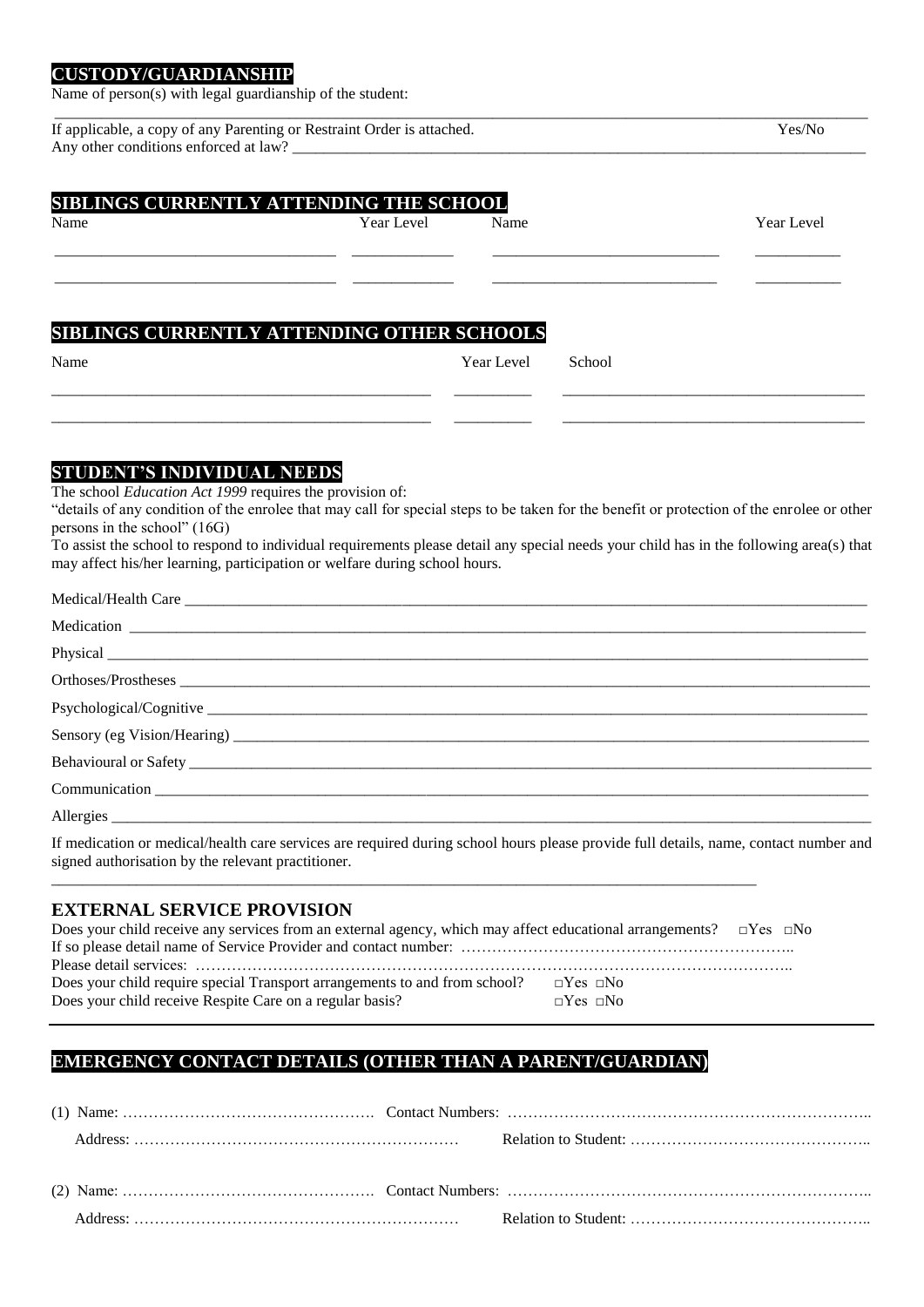# **MEDICAL INFORMATI**

| <u>STEED TOTAL TIME OTWITTEND T</u> |             |                                                    |                                                                                                                                                                                                                                                          |                                                                                                                                                                                                                                                                                                                                                                                                                                                        |
|-------------------------------------|-------------|----------------------------------------------------|----------------------------------------------------------------------------------------------------------------------------------------------------------------------------------------------------------------------------------------------------------|--------------------------------------------------------------------------------------------------------------------------------------------------------------------------------------------------------------------------------------------------------------------------------------------------------------------------------------------------------------------------------------------------------------------------------------------------------|
|                                     |             |                                                    |                                                                                                                                                                                                                                                          |                                                                                                                                                                                                                                                                                                                                                                                                                                                        |
|                                     |             |                                                    |                                                                                                                                                                                                                                                          |                                                                                                                                                                                                                                                                                                                                                                                                                                                        |
| <b>Mumps</b>                        | Rubella     | Diphtheria                                         |                                                                                                                                                                                                                                                          |                                                                                                                                                                                                                                                                                                                                                                                                                                                        |
| Pertussis<br>(Whooping Cough)       | Polio (OPV) | <b>AIR</b><br>Attached: $\square$ Yes $\square$ No | <b>History</b>                                                                                                                                                                                                                                           | <b>Record</b>                                                                                                                                                                                                                                                                                                                                                                                                                                          |
|                                     |             |                                                    |                                                                                                                                                                                                                                                          |                                                                                                                                                                                                                                                                                                                                                                                                                                                        |
|                                     |             |                                                    |                                                                                                                                                                                                                                                          |                                                                                                                                                                                                                                                                                                                                                                                                                                                        |
|                                     |             |                                                    |                                                                                                                                                                                                                                                          |                                                                                                                                                                                                                                                                                                                                                                                                                                                        |
|                                     |             |                                                    |                                                                                                                                                                                                                                                          |                                                                                                                                                                                                                                                                                                                                                                                                                                                        |
|                                     |             |                                                    |                                                                                                                                                                                                                                                          |                                                                                                                                                                                                                                                                                                                                                                                                                                                        |
|                                     |             |                                                    |                                                                                                                                                                                                                                                          |                                                                                                                                                                                                                                                                                                                                                                                                                                                        |
|                                     |             |                                                    |                                                                                                                                                                                                                                                          |                                                                                                                                                                                                                                                                                                                                                                                                                                                        |
|                                     |             |                                                    |                                                                                                                                                                                                                                                          |                                                                                                                                                                                                                                                                                                                                                                                                                                                        |
|                                     |             |                                                    | <b>IMMUNISATION RECORD:</b> (please complete boxes using one of the corresponding letters in each box)<br>DATE OF STATEMENT SHOULD BE WITHIN THE 2 MONTHS PRIOR TO ENROLMENT.<br>$F$ - Fully immunised $N - Not$ immunised $I - Incomplete$ immunisation | <b>AUSTRALIAN IMMUNISATION REGISTER (AIR) IMMUNISATION HISTORY RECORD TO BE PROVIDED -</b><br>$P -$ Personal objections<br>Tetanus<br><b>Immunisation</b><br>Address: <u>and a second contract of the second contract of the second contract of the second contract of the second contract of the second contract of the second contract of the second contract of the second contract of the</u><br><b>Blood Group:</b> _________ ( <i>If known</i> ) |

# **MEDICAL EMERGENCY AUTHORISATION**

**I authorise the school to seek medical/dental attention, call an ambulance or to hospitalise my son/daughter when considered necessary. I further authorise the school that if an emergency occurs requiring surgery, anaesthetic, oxygen, blood transfusion, medication and I am unable to be contacted within a reasonable time, the school has the authority to agree to medically recommended treatment by an accredited medical practitioner on my behalf.**

| Signature of Parent $(s)/$ Guardian $(s)$ : | MOTHER OR FEMALE GUARDIAN      | Date: |
|---------------------------------------------|--------------------------------|-------|
|                                             | <b>FATHER OR MALE GUARDIAN</b> | Date: |

### **DISCLOSURE**

Do you agree that the information supplied on the *Student Information* and *Family Information* sections, can be provided to the relevant Parish Priest. **Yes/No**

#### **ACKNOWLEDGEMENT**

I/we understand and accept that the completion of this application/enrolment form does not guarantee an enrolment interview. Successful applicants will be determined in accordance with the school's enrolment criteria.

I/we understand and accept that attendance at an interview does not guarantee an enrolment offer being made.

I/we understand that enrolment of a student in one Catholic school does not guarantee the enrolment of that student in any other Catholic school.

I/we have completed this application form fully and to the best of my/our knowledge. Further, I/we acknowledge and accept that if it can be demonstrated that I/we have withheld information relevant to the application/enrolment process, especially in relation to this student's individual needs, medical conditions, health care requirements and/or Parenting Orders, then the enrolment may be refused or terminated on this ground.

I/we have read and fully understand and agree that enrolment in a Catholic school means that we and our child will participate fully in all required aspects of the educational program of the school including the Religious Education program of the school.

I/we have read and fully understand and agree to the terms and conditions set out in the school fee collection policy.

I/we agree to abide by the policies and directions of the school and the Catholic Education Commission of Western Australia as they are enacted from time to time.

I/we give permission for copies of school authored documents related to my child to be forwarded to the next school at which they are enrolled.

**Signature of Parent(s)/Guardian(s): …………………………………………** Date: **/ / /** Female Parent or Guardian

………………………………………… Date: **/ / /**

Male Parent or Guardian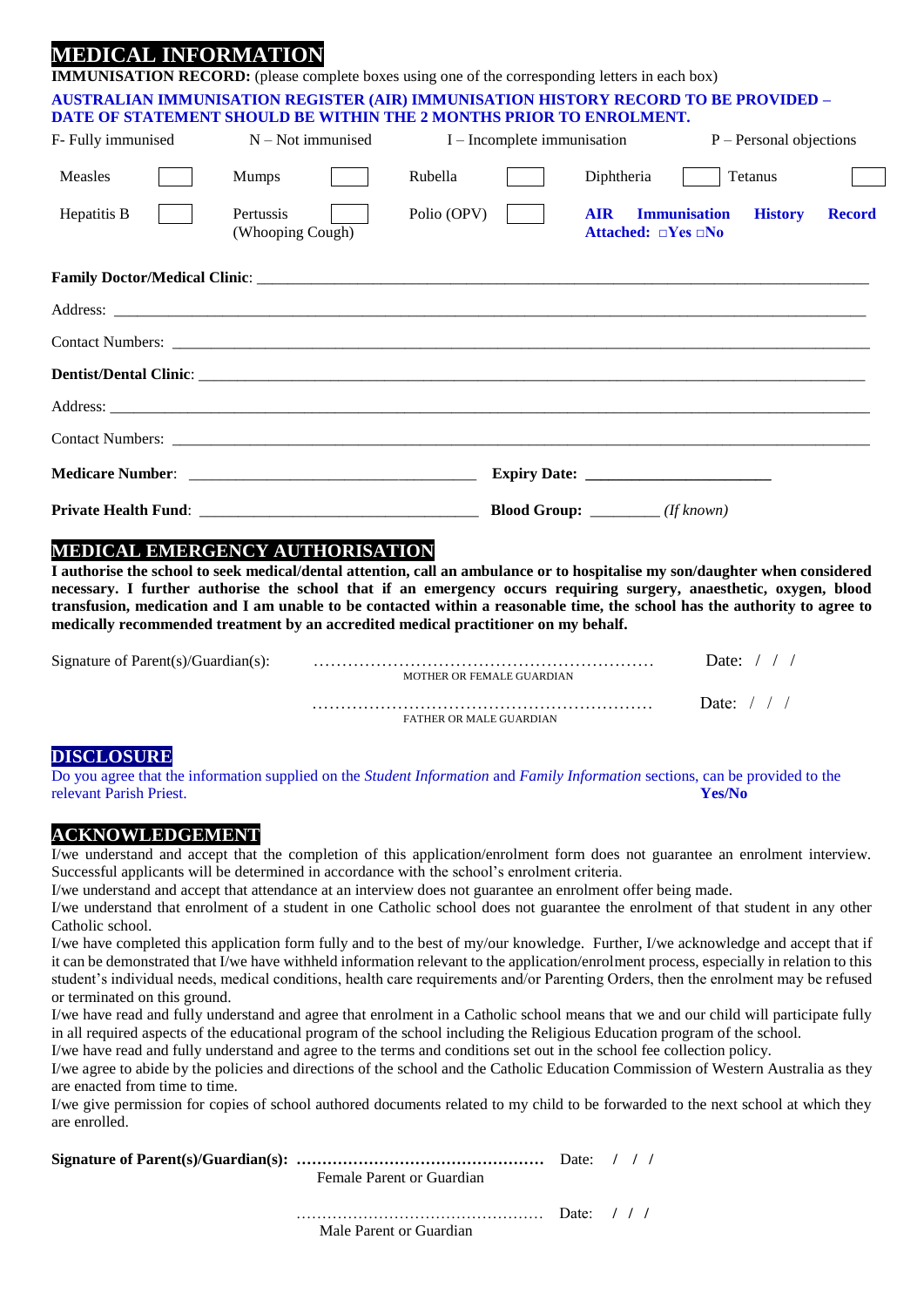## **ENCLOSURES**

□ Copy of most recent school semester report.

- Copy of National Assessment Program in Literacy and Numeracy (NAPLAN) report.
- Copy of Custodial Court Orders.
- Copy of Birth Certificate.
- Copy of Baptism, Reconciliation, Eucharist and Confirmation Certificates.
- □ Copy of AIR Immunisation History Statement.
- $\Box$  Copy of Passport & Visa Documentation (For Permanent & Temporary Residents and Overseas Students)

#### **Originals of the above documents must be sighted by the School.**

#### **ENROLMENT AGREEMENT**

#### **NOTE: It is essential that parent(s) or guardian read and sign the following agreement prior to submitting this application for consideration.**

In order to uphold the traditions and reputation of the school and for the mutual benefit of all students, their families and members of the community, the expectations of their parent(s)/guardian are set out below.

#### PARENT(S)/GUARDIAN(S) UNDERTAKING

As parent/guardian of a student attending Santa Clara School, I/we jointly and severally

1. agree to abide by the School's policies and other regulations which may be made from time to time.

2. will endeavour to help in the various school support activities eg canteen, camp, excursions and other official school committees.

3. agree to pay promptly all tuition and other fees and charges as determined by the School Board (unless other arrangements have been made on a confidential basis).

4. agree that a full term's notice in writing must be given to the Principal before the removal of a student from the School. Failure to give such notice will involve the payment of the fee for the term notice period, irrespective of the date the student leaves the School. Should the student be required to leave the School for any reason, the fee for the notice period will be charged.

5. understand that if fees are not paid, the debt shall be transferred to a collection agency. I/We further understand that I/we will be responsible for all fees incurred in the collection of the fees payable to the collection agency.

|                           | Date: $/ / /$ |  |  |
|---------------------------|---------------|--|--|
| Female Parent or Guardian |               |  |  |

 ………………………………………… Date: **/ / /** Male Parent or Guardian

| <b>OFFICE USE ONLY</b> |  |  |
|------------------------|--|--|
|                        |  |  |
|                        |  |  |